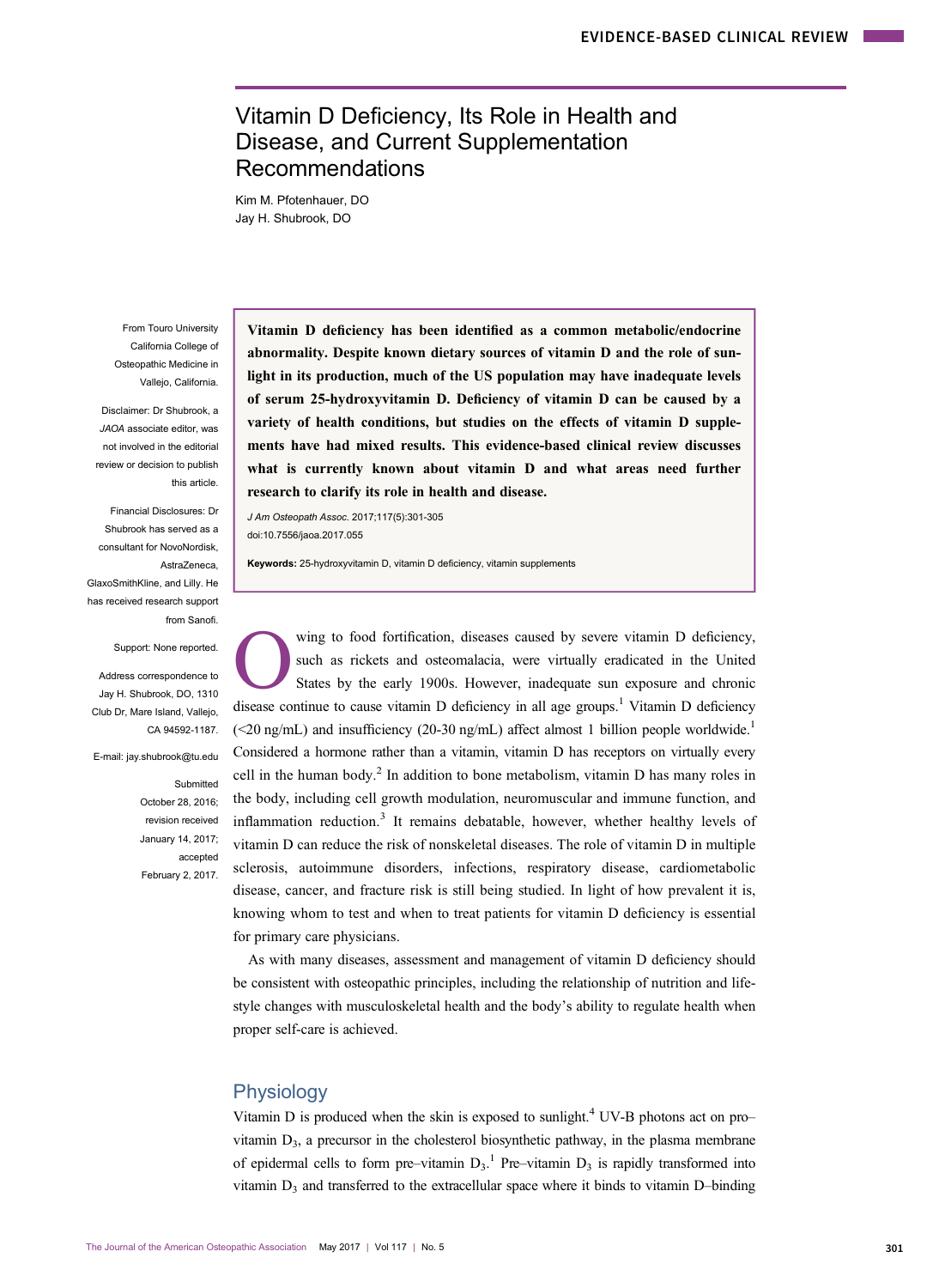protein.<sup>1</sup> From there it is transported to the liver, where it is hydroxylated into  $25(OH)D$ .<sup>5</sup> Serum concentration of vitamin 25(OH)D is the best indicator of its status.[3](#page-4-0)

Dietary sources of vitamin D include fatty fish (salmon, tuna, sardines, swordfish), cod liver oil, egg yolks, portabella mushrooms, beef liver, and fortified foods such as breakfast cereal, milk (dairy and nondairy), infant formula, cheese, and orange juice. $3,6$  $3,6$  $3,6$  Fortified foods in the United States use synthetic vitamin  $D_2$ (ergocalciferol) derived from irradiation of ergosterol found in plants, mold ergot, or plankton. Dietary vitamin D is absorbed in the small intestine, incorporated into chylomicrons, and then transported to the liver bound to vitamin D–binding protein.<sup>5,7</sup> From the liver,  $25(OH)D$ travels to the kidney bound to vitamin D–binding protein.<sup>5,[7](#page-4-0)</sup> The kidney further hydroxylates  $25(OH)D$  to 1,25-dihydroxyvitamin D  $(1,25[\text{OH}]_2\text{D})$ , the most active form.<sup>[4](#page-4-0)</sup> Once in the active form,  $1,25(OH)_2D$  (calcitriol) travels to the rest of the body and any cells with vitamin D receptors.<sup>[5](#page-4-0)</sup> Vitamin 1,25(OH)<sub>2</sub>D has a shorter half-life and is not as good of an indicator of vitamin D status in the absence of advanced renal disease.<sup>3</sup>

### Risk Factors for Deficiency

Insufficient sunlight exposure, inadequate dietary sources, and malabsorption are common causes of deficient intake.

The amount of UV-B exposure for any individual varies based of the time of day, season, latitude, altitude, clothing, sunscreen use, skin pigmentation, and age.<sup>8,9</sup> Anyone residing in latitudes greater than  $37^{\circ}$ does not receive enough UV-B radiation to produce any vitamin D during winter months.<sup>7</sup> Age further complicates adequate sunlight exposure. An adult older than 70 years needs almost 3 times the duration of sun exposure to produce the same amount of vitamin D as a child.<sup>1</sup> A diet low in foods rich in vitamin D may also lead to deficiency. Infants are at risk of vitamin D defi-ciency if they are exclusively breastfed.<sup>[6](#page-4-0)</sup>

#### KEY POINTS

Routine screening should be done only for patients at risk for vitamin D deficiency. Patients with vitamin D deficiency should take vitamin D supplements to maintain bone health.

Vitamin  $D_3$  may be preferred over vitamin  $D_2$ .

Replacement dose for adults should be 50,000 IU weekly or 6000 IU daily.

There may be additional benefits of vitamin D supplementation, but further evidence is needed to support recommendations.

Malabsorption of vitamin D can result from disorders that affect the gastrointestinal tract, including Crohn disease, celiac disease, chronic active hepatitis, chronic kidney disease (CKD) with or without requiring dialysis, chronic pancreatitis, cystic fibrosis, diabetes mellitus, gastric bypass, and primary biliary cirrhosis.<sup>1[,10](#page-4-0)-[15](#page-4-0)</sup>

Advanced liver disease, CKD, and alcohol abuse are the most common causes of defective activation.<sup>1</sup> Increased catabolism of vitamin D can be caused by certain medications, such as anticonvulsants, glucocorticoids, antifungals such as ketoconazole, and highly active antiretroviral therapy.<sup>[1](#page-3-0)</sup>

Vitamin D is fat soluble, and evidence exists that it becomes sequestered in adipose tissue.<sup>16</sup> Researchers measured serum 25(OH)D in 3890 third-generation participants of the Framingham Heart Study without cardiovascular disease and diabetes. They found decreased 25 (OH)D levels with greater body mass index that could not be accounted for in variations in physical activity or diet. They also found an inverse relationship between 25 (OH)D and subcutaneous and visceral adiposity even in lean individuals.[16](#page-4-0) This area needs further research to clarify the relationship and mechanism.

### Potential Risks of Vitamin D **Deficiency**

Some observational studies suggest an association between low levels of 25(OH)D and increased risk of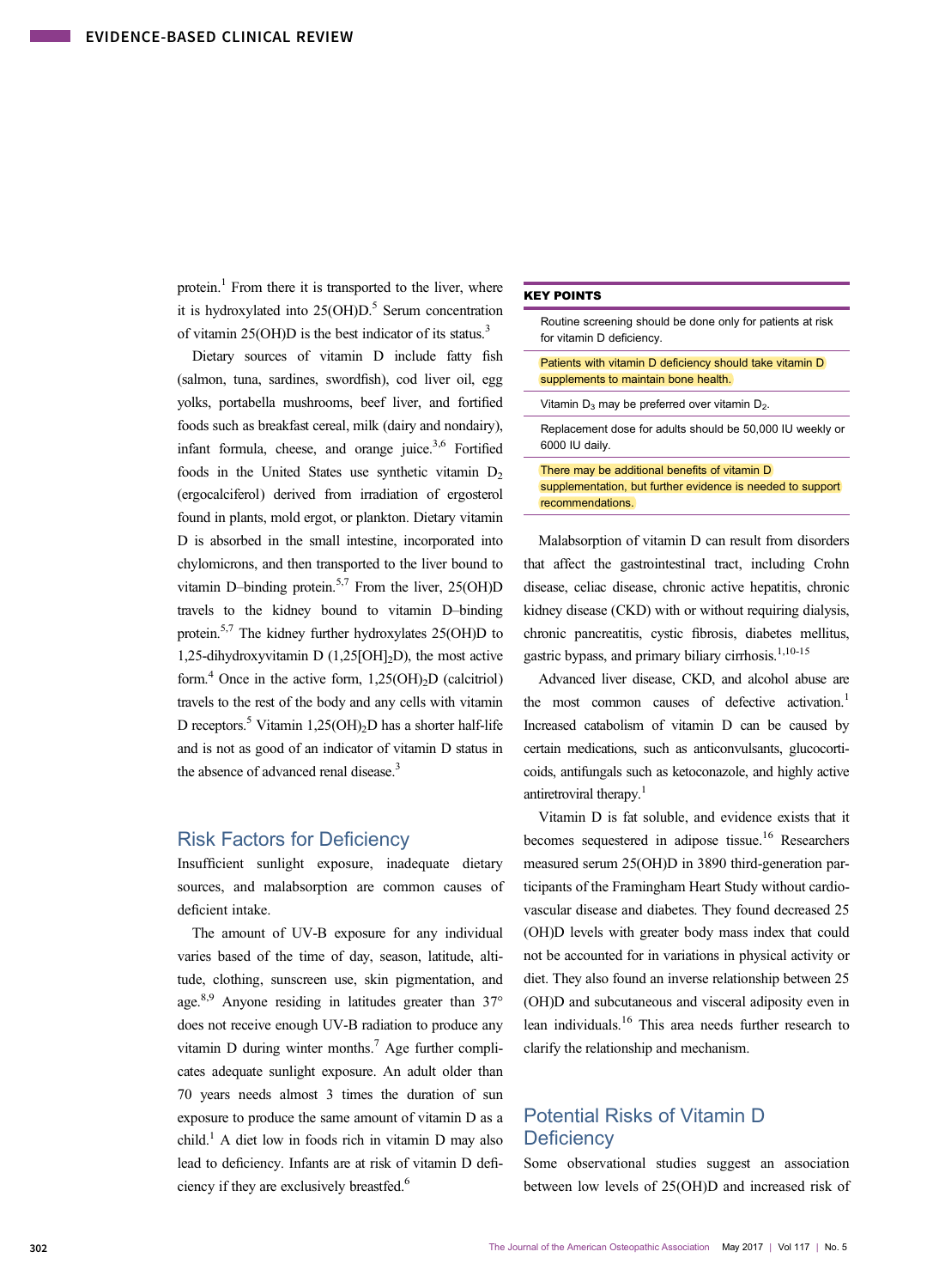metabolic, neoplastic, and immune disorders, such as diabetes mellitus and multiple sclerosis. To date, however, no adequate randomized controlled trials have assessed whether vitamin D supplements reduce the risk of chronic diseases other than osteoporosis.<sup>[1](#page-3-0)</sup>

#### **Diagnosis**

The 2013 US Preventive Services Task Force guide-lines<sup>17</sup> and the 2011 Endocrine Society guidelines<sup>[18](#page-4-0)</sup> recommend screening only those at risk for vitamin D deficiency. Serum 25(OH)D, the major circulating form of vitamin D, has a half-life of 2 to 3 weeks compared with  $1,25(OH)_{2}D$ , which has a circulating half-life of 4 hours.<sup>18</sup> In CKD and inherited disorders of 25(OH)D and phosphate metabolism, both 25(OH)D and 1,25  $(OH)<sub>2</sub>D$  should be measured.<sup>18</sup> Multiple assays are available to measure 25(OH)D but with great variability in results. Therefore, treatment should target a goal above normal levels to ensure adequate levels of  $25(OH)D$ <sup>18</sup>

Vitamin D deficiency is generally recognized as a  $25(OH)D$  level below  $20 \text{ ng/mL}$ <sup>[1](#page-3-0)</sup> Below this level, patients may be at an increased risk for muscle weakness, bone pain, and fragility fractures[.19](#page-4-0) Vitamin D insufficiency has been defined as a serum 25(OH)D level of 21 to 29 ng/mL without overt clinical symp $toms$ ,  $^{18,20}$  $^{18,20}$  $^{18,20}$  although definitions have been greatly debated. Intestinal absorption of dietary calcium and phosphorus is decreased with vitamin D deficiency, which causes an increase in parathyroid hormone levels.[18](#page-4-0) Parathyroid hormone begins to plateau in adults with 25(OH)D levels between 30 and 40 ng/ mL. This range is consistent with the threshold for hip and nonvertebral fracture prevention.<sup>18</sup>

#### **Treatment**

The Institute of Medicine recommends 600 IU of vitamin D per day to meet the needs of most people aged 1 to 70 years. Those older than 70 years may need 800 IU per day, $^{21}$  $^{21}$  $^{21}$  assuming minimal sun exposure. The Endocrine Society recommends 1500 to 2000

IU per day for adults and  $1000$  IU for children.<sup>[18](#page-4-0)</sup> Vitamin D should be given with calcium to maintain bone health in those who are deficient.

Currently, there is no consensus as to which form of supplemental vitamin D is superior. However, one randomized, double blind, placebo-controlled study looked at supplementation with vitamin  $D_2$  and vitamin  $D_3$  in 85 healthy persons for 25 weeks starting at the end of summer. Researchers found that vitamin  $D_3$  was more effective than vitamin  $D_2$  in maintaining serum 25(OH)D levels during the fall and winter months.<sup>22</sup> They also found a relative decrease in serum  $25(OH)D<sub>3</sub>$  levels in the group that was given vitamin  $D_2$  supplements.<sup>[22](#page-4-0)</sup> A single 50,000-IU dose of  $D_2$  or D3 produced similar increases in total 25(OH)D, but  $D_3$  had a longer half-life.<sup>[8](#page-4-0)</sup>

All adults found to be vitamin D deficient should be treated with either  $50,000$  IU of vitamin  $D_3$  per week or 6000 IU per day for 8 weeks to achieve a serum 25(OH)D level of 30 ng/mL $^{17}$  Treatment should be followed by a maintenance dose.<sup>17</sup> The Endocrine Society's guidelines<sup>18</sup> support this recommendation but add that a maintenance dose of 1000 IU per day may be needed to consistently raise serum 25(OH)D levels above 30 ng/mL in patients aged 1 to 18 years and as much as 1500 to 2000 IU per day in patients aged 19 to 50 years. It is unknown at this time whether these treatment recommendations are enough to provide all of the potential nonskeletal health benefits associated with vitamin D, specifically those that maximize muscle function.<sup>18</sup> In patients with malabsorption syndromes, with obesity, or taking medications that affect vitamin D metabolism, maintenance doses may need to be between 3000 and 6000 IU daily.<sup>[18](#page-4-0)</sup>

The American Academy of Pediatrics recommends that all children receive 400 IU per day of vitamin D from their first few days of life through adolescence.<sup>[23](#page-4-0)</sup> Vitamin D deficiency in children has been reported to be between 10% and 65% and, therefore, rickets continues to be reported in the United States. $23$  Breastfed infants are at a higher risk of vitamin D deficiency because breast milk contains little to no vitamin D.[6](#page-4-0)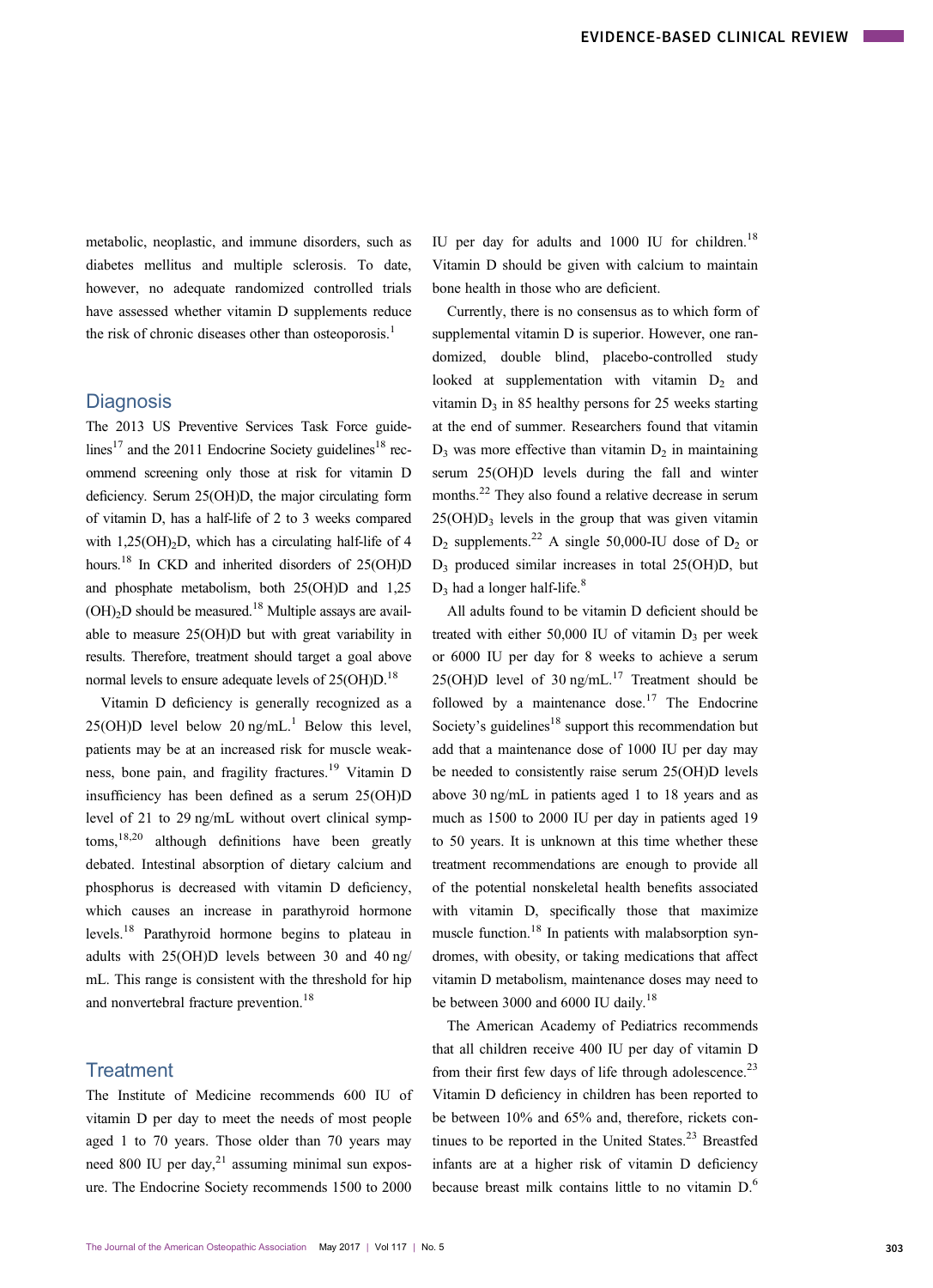<span id="page-3-0"></span>Only 5% to 13% of breastfed children met a previous recommendation of 200 IU per day.<sup>22</sup> Children found to be deficient in vitamin D should be treated with either 50,000 IU per week or 2000 IU per day for 6 weeks to achieve serum 25(OH)D levels of 30 ng/mL.<sup>17</sup>

In a 2014 report, the American Geriatrics Society recommended vitamin D supplementation of 1000 IU per day or more plus calcium for all adults aged 65 years or older to reduce the risk of fracture and falls.<sup>[24](#page-4-0)</sup> Further investigation contradicted the meta-analysis results showing reduction of falls with vitamin D supplements.<sup>25</sup> The Endocrine Society does not currently recommend supplements solely for fall prevention, prevention of cardiovascular disease or death, or improvement in quality of life.<sup>[17](#page-4-0)</sup> For patients taking vitamin D supplements for deficiency, routine laboratory testing to monitor 25(OH)D levels is not recommended as long as the prescribed dose is within the recommended limits.<sup>[24](#page-4-0)</sup> Further investigation contradicted the meta-analysis results and found that vitamin D supplements did not reduce falls.

## Ongoing Research and Future **Directions**

Although research on vitamin D continues to accumulate, concrete recommendations beyond improving bone health have yet to be elucidated. In a 2014 umbrella review of observational and randomized controlled trials, the relationships between vitamin D and 137 outcomes were explored.<sup>25</sup> Researchers found only probable associations between vitamin D concentrations and birth weight, dental cavities in children, maternal vitamin D concentrations at term, and parathyroid hormone concentrations in patients with CKD requiring dialysis.<sup>25</sup> Evidence did not support the idea that vitamin D supplements alone increased bone mineral density or reduced the risk of fractures or falls among older people.<sup>25</sup>

Although vitamin D is thought to influence many disease processes, the evidence is currently insufficient to support supplementation to enhance extraskeletal benefits. The umbrella  $review^{25}$  $review^{25}$  $review^{25}$  of vitamin D research

revealed some evidence for decreased risk of colorectal cancer, nonvertebral fractures, cardiovascular disease prevalence, hypertension, ischemic stroke, high body mass index, metabolic syndrome, type 2 diabetes, small for gestational age–birth, and gestational diabetes mellitus; decreased balance sway, alkaline phosphatase concentrations in patients with CKD requiring dialysis, and parathyroid hormone concentrations in patients with CKD not requiring dialysis; and increased head circumference at birth, low density lipoprotein cholesterol levels, bone mineral density in the femoral neck, and muscle strength. However, the conclusion was that more evidence is needed.

Another 2014 review of vitamin D and all-cause mortality found an inverse association with circulating  $25(OH)D<sup>26</sup>$  This association was specifically evident for coronary artery disease, lymphoma, cancer of the upper digestive tract, and disorders of the respiratory  $\frac{\text{tract}}{\text{4}}$  These findings were supported by a 2015 study in which low 25(OH)D levels were associated with an increased risk of microvascular and macrovascular complications in persons with type 2 diabetes mellitus. $27$ This finding remained statistically significant after multivariable adjustment.<sup>27</sup> Intervention with all forms of vitamin D, when given alone, did not reduce overall mortality significantly among older adults. However, when supplementation with vitamin  $D_3$  alone was reviewed, all-cause mortality was reduced by  $11\%^{26}$ .

Strong evidence for the range of health benefits and risks may come out of the Vitamin D and Omega 3 Trial.<sup>[28](#page-4-0),[29](#page-4-0)</sup> This study is evaluating  $26,000$  adults aged 50 years and older who are receiving vitamin D supplements, omega-3 fatty acids, both, or placebo to determine the prospective risk of cancer and cardiovascular disease. These results are not expected until after 2020.

#### **References**

- 1. Holick MF. Vitamin D deficiency. N Engl J Med. 2007;357(3):266-281. doi:10.1056/NEJMra070553
- 2. Bouillon R, Bischoff-Ferrari H, Willett W. Vitamin D and health: perspectives from mice and man. J Bone Miner Res. 2008;23 (7):974-979. doi:10.1359/jbmr.080420